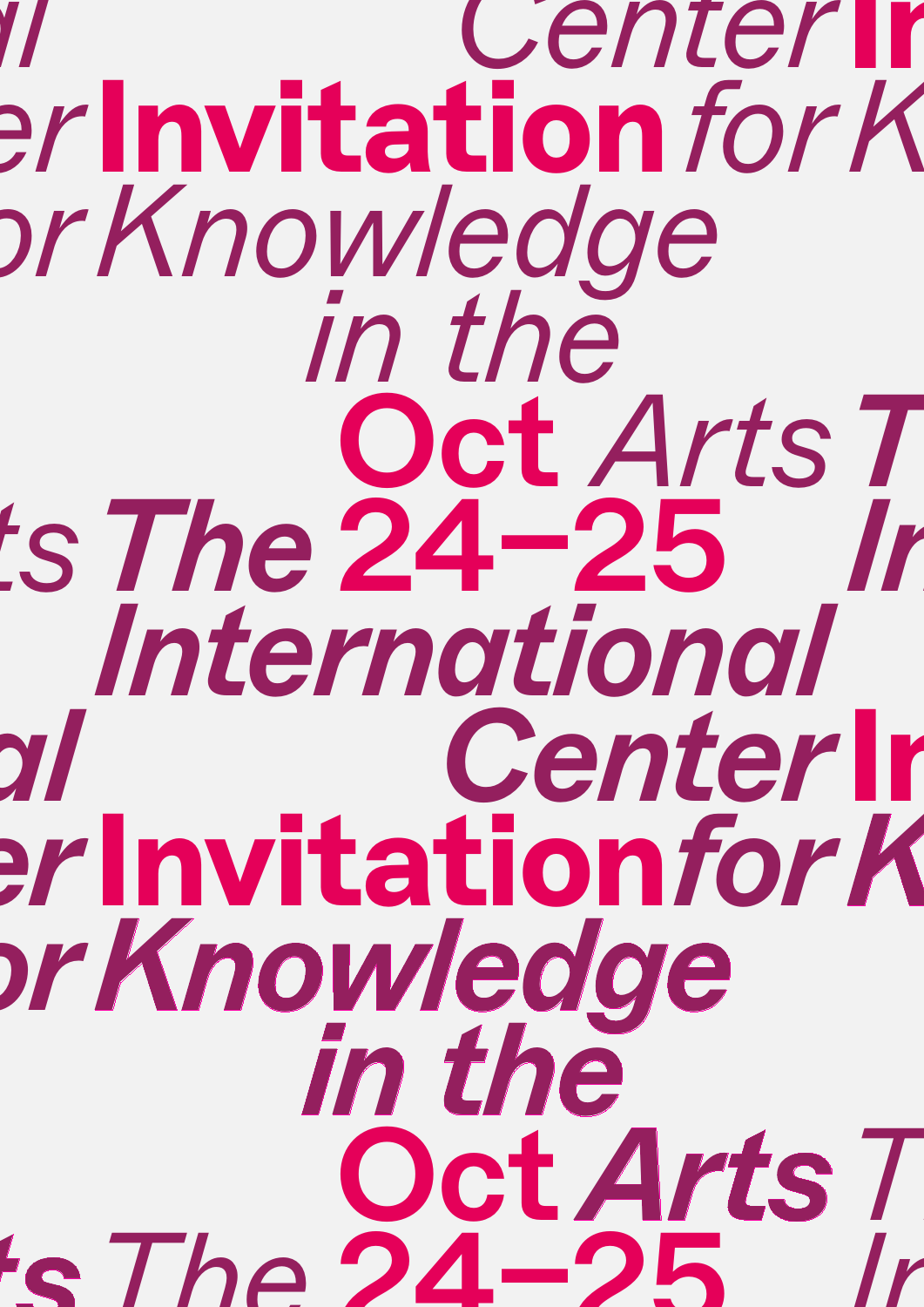International Center for Knowledge in the Arts Initial Symposium, October 24–25, 2019 The Royal Danish Academy of Fine Arts Copenhagen

It is a great pleasure to invite you to the symposium inaugurating the International Center for Knowledge in the Arts. The two-day event will present, discuss and implement past and future approaches to knowledge production in and from the various fields of the arts in Denmark.

The symposium addresses selected key areas of artistic research relevant to the center's future work with knowledge in the arts: ① Artistic Connectivity and Networked Knowledge in the Arts; ② The Transformative Condition of Research through the Arts; ③ The Politics of Knowledge; ④ Network of Disciplines in the Expanded Field of the Arts. The new International Center for Knowledge in the Arts is founded by the Danish institutions of higher arts education and anchored at the Royal Danish Academy of Fine Arts. It is conceived as a place where common interests of the disciplines of fine arts, film, music and performing arts come together and where current issues relating to artistic research and transdisciplinary knowledge creation are put up for debate.

Members of the International Center for Knowledge in the Arts are:

- The Royal Danish Academy of Music
- Rhythmic Music Conservatory
- The Royal Academy of Music
- Danish National Academy of Music
- National Film School of Denmark
- The Danish National School of Performing Arts
- The Royal Danish Academy of Arts

Registration is needed at: knowledge.in.the.arts@kunstakademiet.dk

Location: Festsalen The Royal Danish Academy of Fine Arts Kongens Nytorv 1 1050 Copenhagen

Programme on the following pages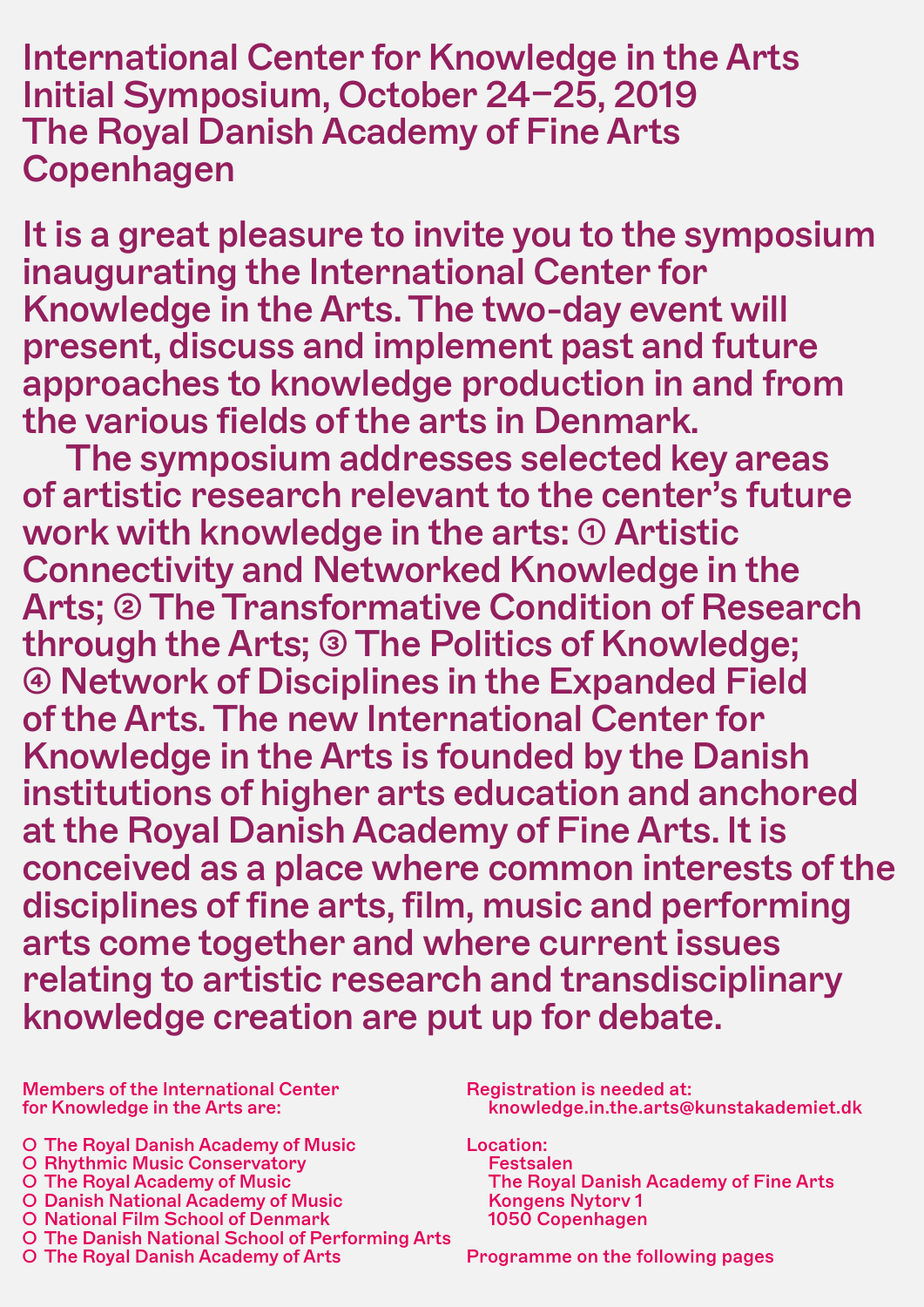# October 24 Day 1

 $9.00$ Registration – coffee

 $9.30 - 10.00$ *International Center for Knowledge in the Arts*

Welcome and Introduction by moderator: Kirsten Langkilde Rector, The Royal Danish Academy of Fine Arts

### *The Transformative Condition of Research through the Arts*

Moderator: Solveig Gade Professor at The Danish National School of Performing Arts.

10.05 – 10.35 Irit Rogoff *Becoming Research*

10.40 – 11.10

Adam Bencard *Complex processes for complex problems: Transdisciplinary research and co-curation across art and science*

It is interesting to look at the strong transformative power of research in the arts. How can we embrace the transformative condition of research in society? How can its relevance be seen in artistic projects that seek to change situations in our worlds?

Rogoff is Professor of Visual Culture at Goldsmiths, University of London, a department she founded in 2002. Rogoff was one of the artistic directors of the Norwegian triennial 'The Bergen Assembly' in September, 2016 and editor of *The Infrastructural Condition* published in its wake. Rogoff is also a co-founder, in 2017, of The European Forum for Advanced Practices. In 2019 Rogoff received an honorary doctorate from Aalto University.

Bencard is a researcher and curator at the The Novo Nordisk Foundation Center for Basic Metabolic Research and at the Medical Museion from where he acquired his Ph.D. He divides his work evenly between practical science and curating exhibitions, teaching and research on 'molecular being': a concept he developed around the idea that human beings are fundamentally part of an expansive, material network extending inside and outside of our bodies.

11.10 – 11.30 Break

11.30 – 12.00 KUV presentation / Artistic Research Inger Eilersen *Human Migration*  The Danish National School of Performing Arts Eilersen is head of the Directing programme, Head of Artistic research and teacher at the Danish National School of Performing Arts. She has directed sixty stage productions ranging from opera to radio plays, classic drama to new Danish and foreign drama and documentary theatre – from small scenes to major theatres.

12.00 – 12.30 Panel

12.30 – 13.30 Lunch

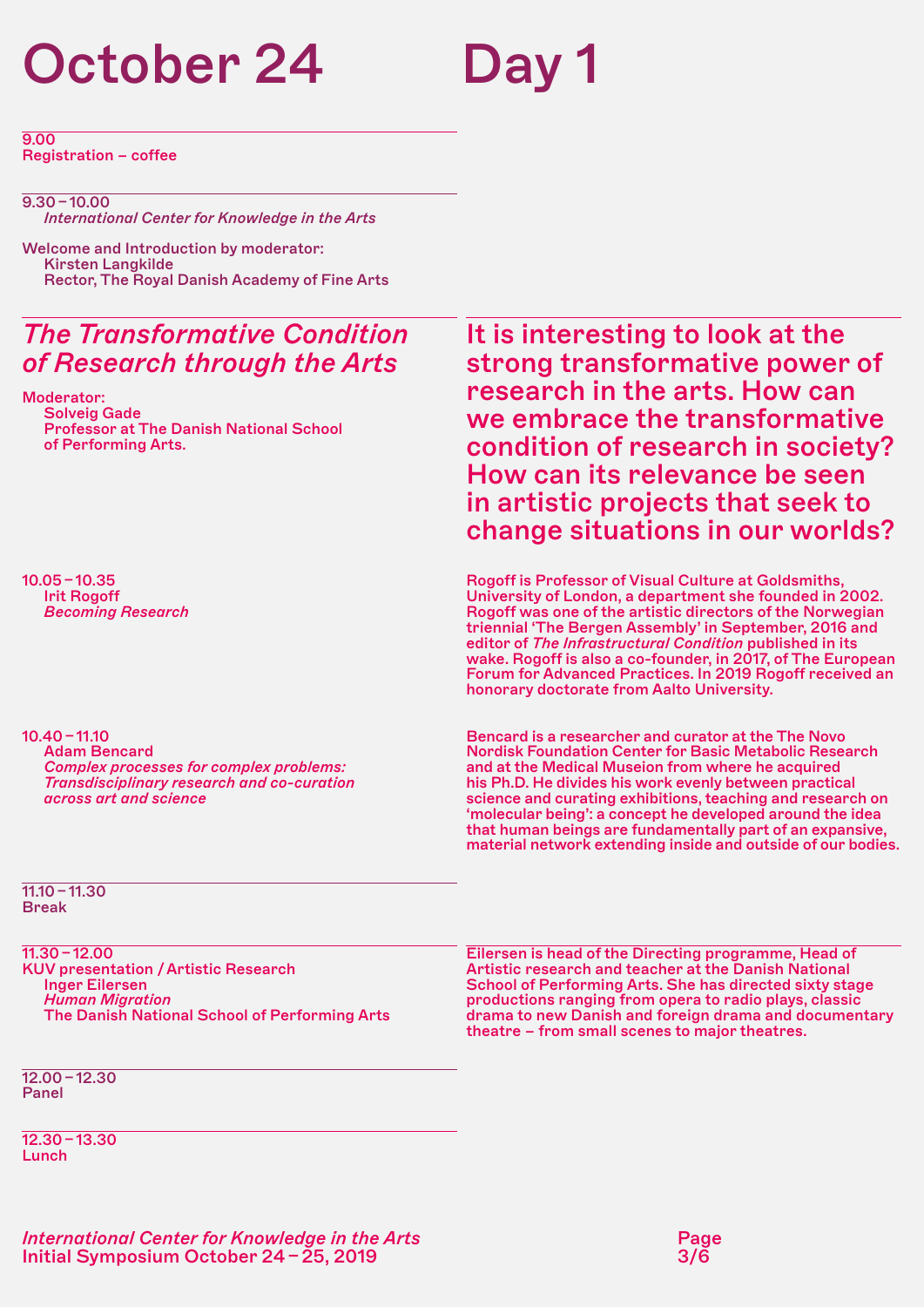### *The Politics of Knowledge*

Moderator: Jacob Lund Associate professor, School of Communication and Culture, AU

*The politics of knowledge and the integration of artistic research in networked knowledge today*

*New Alphabet, Haus der Kulturen der Welt*

Investigating aspects of art and artistic research as an apt tool for reformulating common perspectives. Art's power to rewrite and reinterpret the traditionally Euro-American understanding of art is gaining ground, making it incumbent on us to investigate these processes and make them visible.

Seth is Professor of Politics at Goldsmiths. He has published in the fields of modern Indian history, political and social theory, postcolonial theory and international relations and is particularly interested in how the concept of Western knowledge has 'travelled' in and out of the Western world and its consequences.

Since 2015, Schubert has been a research consultant for the director of Haus der Kulturen der Welt. She is currently head of the *New Alphabet School* project and coordinates the Bibliothek 100 Jahre Gegenwart series published by Matthes & Seitz. Her essay *'100 Years of Now' and the Temporality of Curatorial Research* was published by Sternberg Press this year.

14.30 – 14.45 Coffee Break

13.30 – 14.00 Sanjay Seth

14.05 – 14.35

Olga von Schubert

14.45 – 15.15 Presentation / Artistic Research Katrine Dirckinck-Holmfeld The Royal Danish Academy of Art

Dirckinck-Holmfeld is currently acting head of Institute of Art, Writing and Research at the Royal Danish Academy of Fine Art. She received her PhD *Time in the Making: Rehearsing Reparative Critical Practices* in 2015. Her artistic practice and research explores the digital image's memory, time and affect, as an assemblage between bodily and technical performance. Her post-doctoral project *Entangled Archives* explores the mass digitisation of the Danish colonial archives.

15.15 – 15.45 Panel

16.00 – 16.30 KUV presentation / Artistic Research Jacob Anderskov *Sonic Complexion* Rhythmic Music Conservatory

Anderskov is professor at the Rhythmic Music Conservatory. A pianist and composer, Anderskov e has released close to 20 albums as a bandleader and co-leader since his debut in 2001.

16.30 – 17.00 Networking and cocktails

17.00 – 18.00 Visit Charlottenborg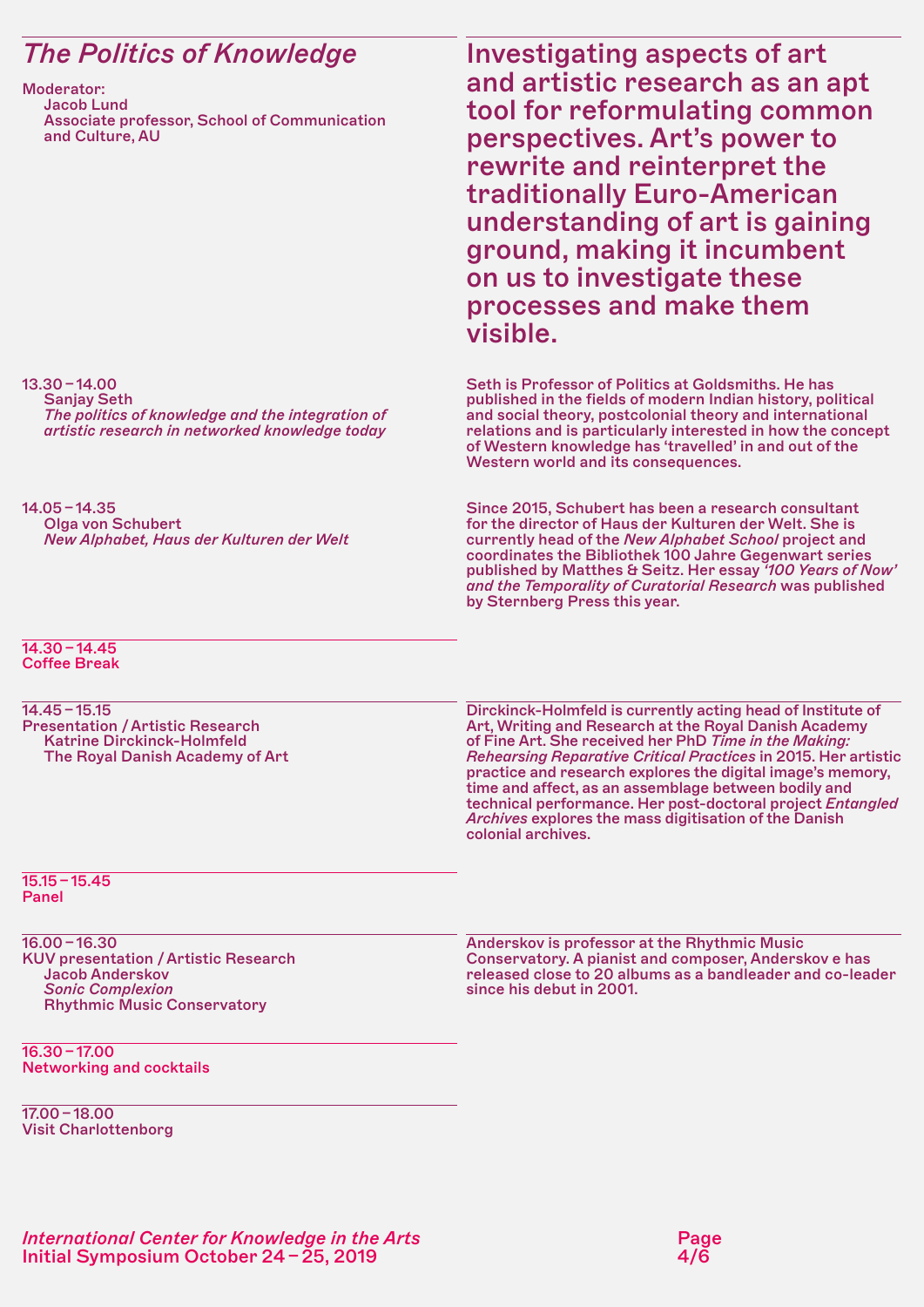## October 25 Day 2

9.30 **Coffee** 

### *Artistic Connectivity and Networked Knowledge in the Arts*

Moderator: Cecilie Ullerup Schmidt PhD and performance artist.

10.00 – 10.30 Andrea Braidt *On transdisciplinary disciplines. Knowledge connections in media studies, gender studies, and artistic research*

10.35 – 11.05 Julian Klein *Network of Disciplines in the arts*

Elaborating on how knowledge and artistic connectivity is networked and how artistic approaches that are traditionally interdisciplinary and organised in network structures show up in research processes.

Andrea B. Braidt is the President of ELIA European League of the Institutes of the Arts and Senior Scientist in Film and Media at the University of Vienna..From 2011-2019 she was Vicerector for Art and Research at the Academy of Fine Arts Vienna. As a researcher with degrees in film studies and comparativeliterature, her research focus and publication activity lie on narratology, genre theory and gender/queer studies as well as studies on artistic research. For ELIA, she has headed the publication of the Florence Principles on the Doctorates in the Arts.

Klein is a director, composer, Head of Institute for Artistic Research Berlin, Adjunct Professor for Directing at University of the Arts Berlin, President of the Society for Artistic Research in Germany (GKFD) and the director of JAR, Journal for Artistic Research.

11.05 – 11.20 Coffee Break

11.20 – 11.50 KUV presentation / Artistic Research Geir Draugsvoll *Collaborative Space*  The Royal Danish Academy of Music

Draugsvoll is a professor (accordion) at The Royal Danish Academy of Music, where he also teaches chamber music. He has worked extensively as a soloist, chamber musician and teacher of master classes. He has recorded a number of albums and is internationally acclaimed as one of the most important musicians on his instrument, the bayan.

11.55 – 12.30 Q&A

12.30 – 13.30 Lunch